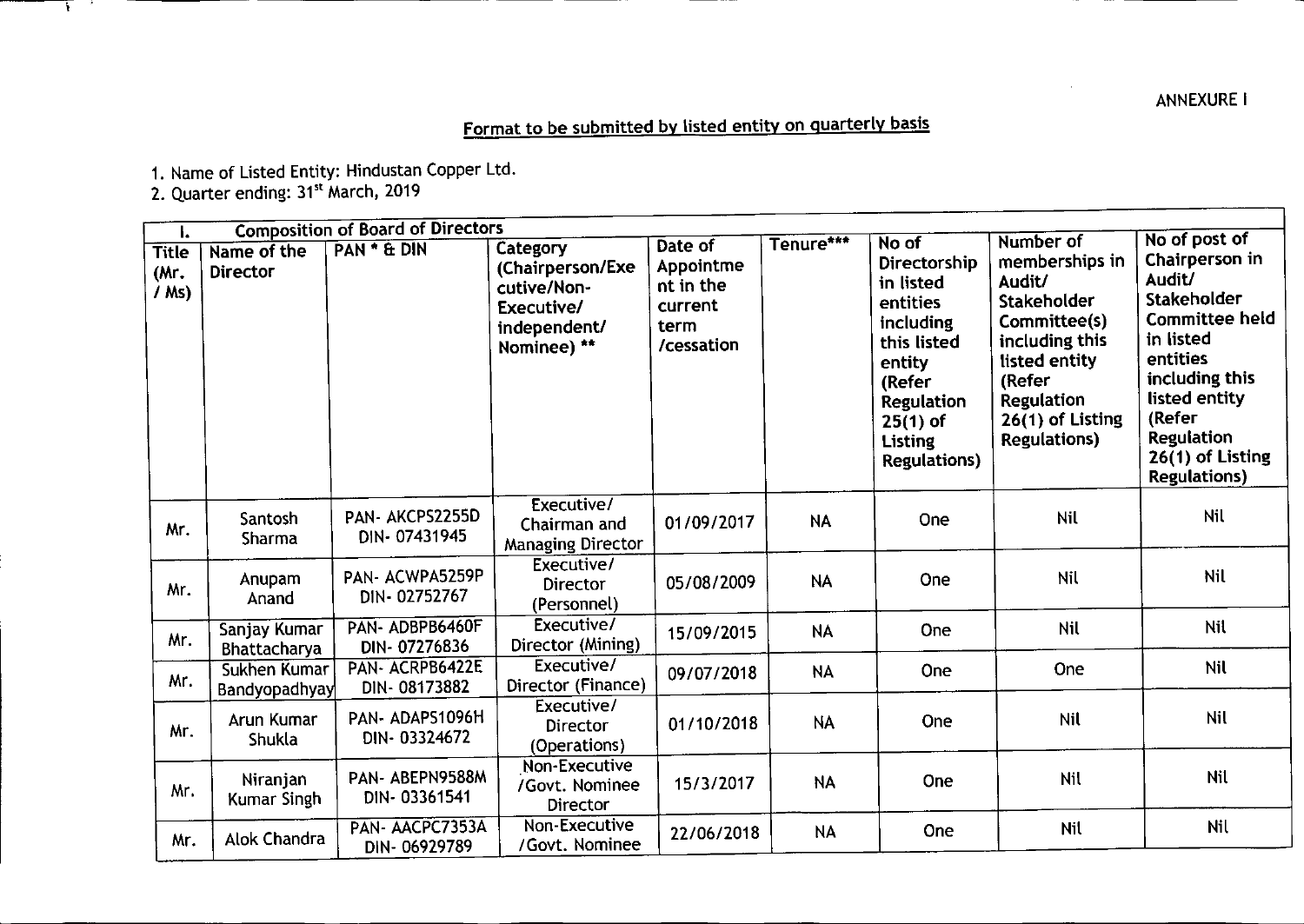|      |                                  |                                                                                        | <b>Director</b>                                  |            |           |            |              |                                                          |
|------|----------------------------------|----------------------------------------------------------------------------------------|--------------------------------------------------|------------|-----------|------------|--------------|----------------------------------------------------------|
| Mrs. | Simantini<br>Jena                | PAN- ACRPJ6937E<br>DIN-07346980                                                        | Non-Executive/<br>Independent<br><b>Director</b> | 17/11/2015 | 48 months | One        | Nil          | Nil                                                      |
| Mr.  | Hemant<br>Mehtani                | PAN-ACVPM3453C<br>DIN-02875561                                                         | Non-Executive/<br>Independent<br><b>Director</b> | 17/11/2015 | 48 months | <b>One</b> | <b>One</b>   | <b>One</b>                                               |
| Mr.  | Dileep Raj<br>Singh<br>Chaudhary | PAN-AAVPC7061J<br>DIN-00269508                                                         | Non-Executive/<br>Independent<br><b>Director</b> | 01/12/2015 | 48 months | <b>One</b> | <b>Three</b> | Nil                                                      |
| Mr.  | <b>Subhash</b><br><b>Sharma</b>  | PAN-DSIPS7218K<br>DIN-05333124                                                         | Non-Executive/<br>Independent<br><b>Director</b> | 18/07/2018 | 36 months | <b>One</b> | <b>One</b>   | <b>One</b>                                               |
|      |                                  | I * PAN number of any director would not be displayed on the website of Stock Exchange |                                                  |            |           |            |              | $\bullet$ . The set of $\bullet$ is the set of $\bullet$ |

\*\* Category of directors means executive/non-executive/independent/Nominee. if a director fits into more than one category write all categorie separating them with hyphen

••• to be filled only for Independent Director. Tenure would mean total period from which Independent director is serving on Board of directors of the listed entity in continuity without any cooling off period.

| <b>Composition of Committees</b><br>Ш.              |                                               |                                                                                 |
|-----------------------------------------------------|-----------------------------------------------|---------------------------------------------------------------------------------|
| <b>Name of Committee</b>                            | <b>Name of Committee members</b>              | <b>Category (Chairperson/Executive/Non-</b><br>Executive/independent/Nominee) * |
| 1. Audit Committee                                  | Shri Hemant Mehtani - Chairman                | Non-Executive/ Independent Director                                             |
|                                                     | Shri Dileep Raj Singh Chaudhary -<br>Member   | Non-Executive/Independent Director                                              |
|                                                     | Shri Subhash Sharma- Member                   | Non-Executive/Independent Director                                              |
| Nomination & Remuneration<br><b>Committee</b>       | Shri Dileep Raj Singh Chaudhary -<br>Chairman | Non- Executive/ Independent Director                                            |
|                                                     | Smt. Simantini Jena - Member                  | Non- Executive/ Independent Director                                            |
|                                                     | Shri Subhash Sharma- Member                   | Non- Executive/ Independent Director                                            |
| 3. Risk Management Committee(if   NA<br>applicable) |                                               | <b>NA</b>                                                                       |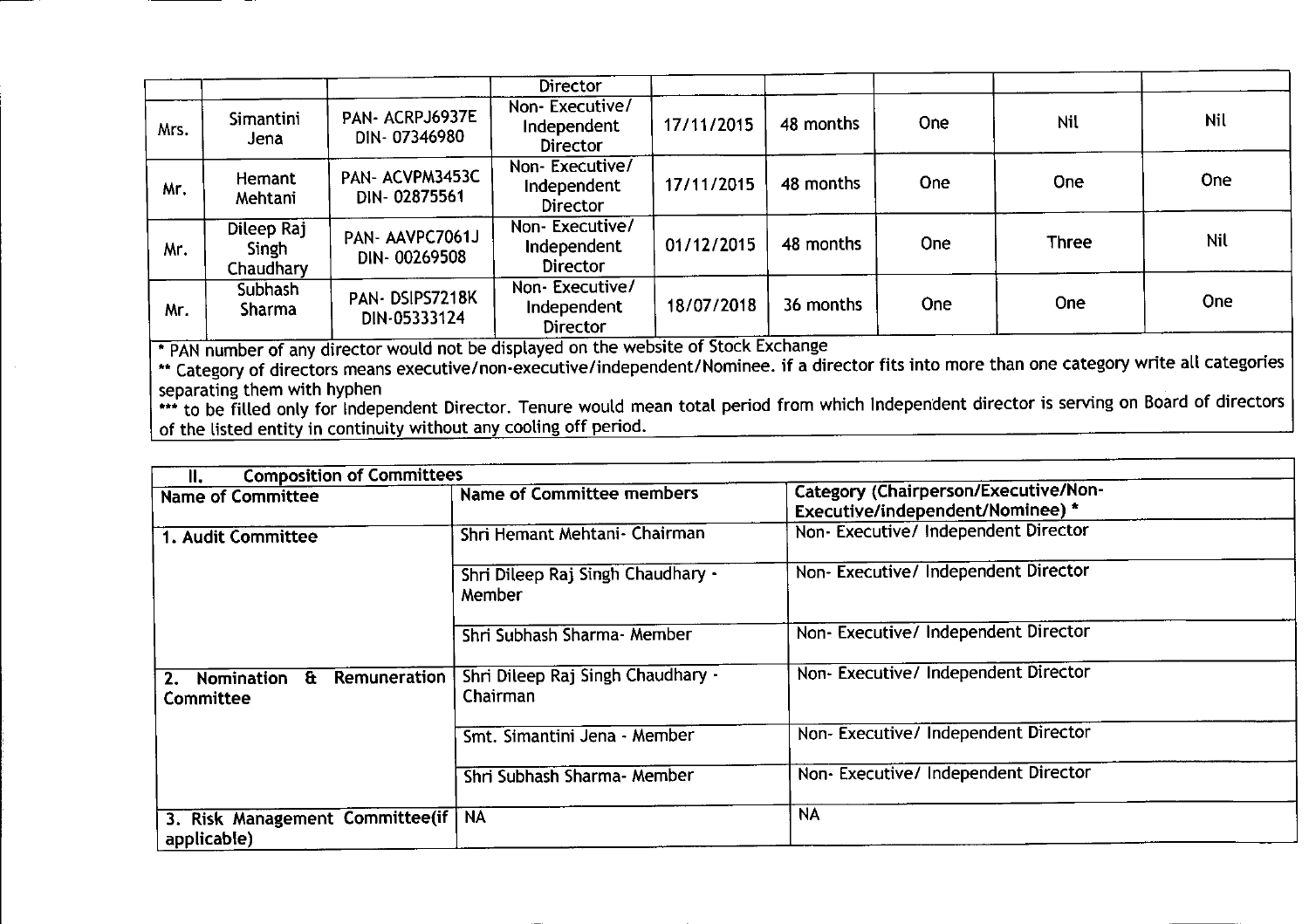| <b>Stakeholders</b>         | Relationship   Shri Subhash Sharma- Chairman | Non-Executive/ Independent Director                                                                                                            |
|-----------------------------|----------------------------------------------|------------------------------------------------------------------------------------------------------------------------------------------------|
| Committee                   |                                              |                                                                                                                                                |
|                             | Shri Hemant Mehtani - Member                 | Non-Executive/ Independent Director                                                                                                            |
|                             | Shri Sukhen Kumar Bandyopadhyay -<br>Member  | <b>Executive/ Director (Finance)</b>                                                                                                           |
| separating them with hyphen |                                              | * Category of directors means executive/non-executive/independent/Nominee. if a director fits into more than one category write all categories |

| <b>Meeting of Board of Directors</b><br>III. |                                         |                                               |
|----------------------------------------------|-----------------------------------------|-----------------------------------------------|
| Date(s) of Meeting (if any) in the           | Date(s) of Meeting (if any) in the      | I Maximum gap between any two consecutive (in |
| previous quarter                             | relevant quarter                        | number of days)                               |
| $\frac{1}{27.10.2018}$ and 13.11.2018        | $^{\backprime}$ 11.2.2019 and 28.3.2019 | 89 days                                       |

| <b>Meeting of Committees</b><br>IV.                                                                                                   |                                                |                                                                   |                                                                           |  |  |
|---------------------------------------------------------------------------------------------------------------------------------------|------------------------------------------------|-------------------------------------------------------------------|---------------------------------------------------------------------------|--|--|
| Date(s) of meeting of the<br>committee in the relevant<br>quarter                                                                     | Whether requirement of<br>Quorum met (details) | Date(s) of meeting of the<br>committee in the previous<br>quarter | Maximum gap between any two<br>consecutive meetings in number of<br>days* |  |  |
| Audit Committee: 11.2.2019                                                                                                            | Yes (three out of three)                       | 13.11.2018                                                        | 89 days                                                                   |  |  |
| * This information has to be mandatorily be given for audit committee, for rest of the committees giving this information is optional |                                                |                                                                   |                                                                           |  |  |

| <b>Related Party Transactions</b>                                          |                                                |
|----------------------------------------------------------------------------|------------------------------------------------|
| <b>Subject</b>                                                             | Compliance status (Yes/No/NA) refer note below |
| Whether prior approval of audit committee obtained                         | NA                                             |
| Whether shareholder approval obtained for material RPT                     | NА                                             |
| Whether details of RPT entered into pursuant to omnibus approval have been | <b>NA</b>                                      |
| reviewed by Audit Committee                                                |                                                |
| <b>Note</b>                                                                |                                                |

1. In the column "Compliance Status", compliance or non-compliance may be indicated by Yes/No/N.A. For example, if the Board has been composed in accordance with the requirements of Listing Regulations, 'Yes" may be indicated. Similarly, in case the Listed Entity has no related party transactions, the words "N.A." may be indicated,

2, If status is "No" details of non-compliance may be given here.

<u>I VI. Affirmations and the contract of the contract of the contract of the contract of the contract of the contract of the contract of the contract of the contract of the contract of the contract of the contract of the co</u> I 1. The composition of Board of Directors is not in terms of SEBI (Listing obligations and disclosure requirements) Regulations, 2015 I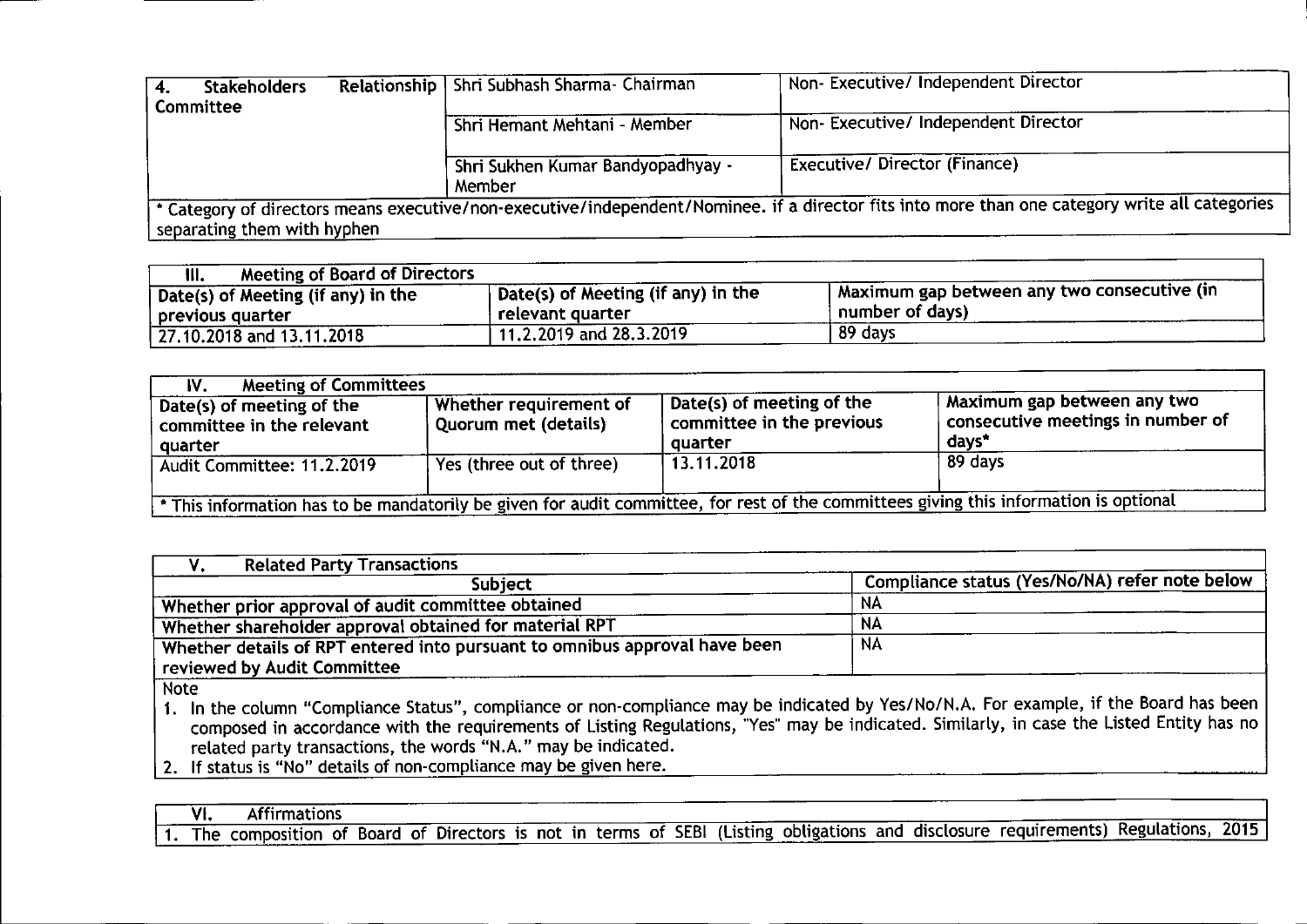sincenumber of Independent directors is less than 50% of total strength of the Board. Three post of Independent Directorsare lying vacant. The Company has requested the Ministry of Mines, Govt. of India to fill up the vacant post. The matter is under consideration of the Government.

- 2. The composition of the following committees is in terms of SEBI(Listing obligations and disclosure requirements) Regulations, 2015
	- a. Audit Committee
	- b. Nomination & remuneration committee
	- c. Stakeholders relationship committee
	- d. Riskmanagement committee (applicable to the top 100 listed entities)- NA
- 3. The committee members have been made aware of their powers, role and responsibilities as specified in SEBI(Listing obligations and disclosure requirements) Regulations, 2015.
- 4. The meetings of the board of directors and the above committees have been conducted in the manner as specified in SEBI(Listing obligations and disclosure requirements) Regulations, 2015.
- 5. This report and/or the report submitted in the previous quarter has been placed before Board of Directors. Any comments/observations/advice of Board of Directors may be mentioned here: Report for the previous quarter ended 31.12.2018 was placed in the Board meeting held on 11.2.2019 and report for the quarter ended 31.3.2019 shall be placed in the next Board meeting.

www.<br>(C S Singhi) Compliance Officer/ GM & Company Secretary Note:

Information at Table I and II above need to be necessarily given in 1st quarter of each financial year. However if there is no change of information in subsequent quarter(s) of that financial year, this information may not be given by Listed entity and instead a statement "same as previous quarter" may be given.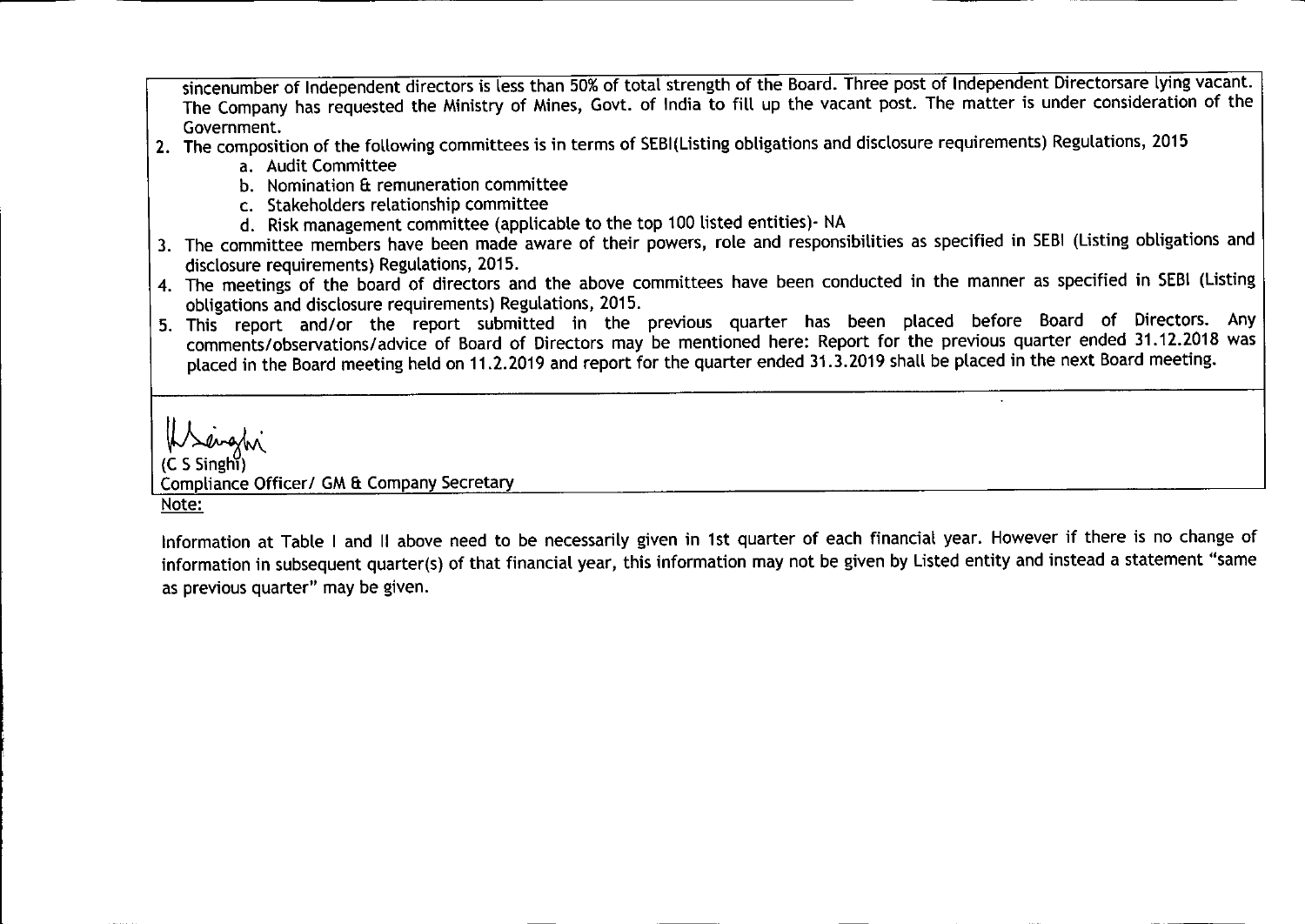## Format to be submitted by listed entity at the end of the financial year (for the whole of financial year)

 $\mathcal{L}_{\mathcal{A}}$ 

| I. Disclosure on website in terms of Listing Regulations         |                              |  |  |  |  |
|------------------------------------------------------------------|------------------------------|--|--|--|--|
| <b>Item</b>                                                      | <b>Compliance status</b>     |  |  |  |  |
|                                                                  | (Yes/No/NA) refer note below |  |  |  |  |
| <b>Details of business</b>                                       | Yes                          |  |  |  |  |
| Terms and conditions of appointment of independent directors     | Yes                          |  |  |  |  |
| Composition of various committees of board of directors          | <b>Yes</b>                   |  |  |  |  |
| Code of conduct of board of directors and senior management      | <b>Yes</b>                   |  |  |  |  |
| personnel                                                        |                              |  |  |  |  |
| Details of establishment of vigil mechanism/ Whistle Blower      | Yes                          |  |  |  |  |
| policy                                                           |                              |  |  |  |  |
| Criteria of making payments to non-executive directors           | <b>Yes</b>                   |  |  |  |  |
| Policy on dealing with related party transactions                | <b>Yes</b>                   |  |  |  |  |
| Policy for determining 'material' subsidiaries                   | <b>NA</b>                    |  |  |  |  |
| Details of familiarization programmes imparted to independent    | Yes                          |  |  |  |  |
| directors                                                        |                              |  |  |  |  |
| Contact information of the designated officials of the listed    | Yes                          |  |  |  |  |
| entity who are responsible for assisting and handling investor   |                              |  |  |  |  |
| grievances                                                       |                              |  |  |  |  |
| Email address for grievance redressal and other relevant details | <b>Yes</b>                   |  |  |  |  |
| <b>Financial results</b>                                         | Yes                          |  |  |  |  |
| Shareholding pattern                                             | Yes                          |  |  |  |  |
| Details of agreements entered into with the media companies      | <b>NA</b>                    |  |  |  |  |
| and/or their associates                                          |                              |  |  |  |  |
| New name and the old name of the listed entity                   | <b>NA</b>                    |  |  |  |  |

| <b>Il Annual Affirmations</b>                                                                                           |                             |                                                                                                                                                                                                                                                                                                       |
|-------------------------------------------------------------------------------------------------------------------------|-----------------------------|-------------------------------------------------------------------------------------------------------------------------------------------------------------------------------------------------------------------------------------------------------------------------------------------------------|
| <b>Particulars</b>                                                                                                      | Regulation<br><b>Number</b> | <b>Compliance status</b><br>(Yes/NO/NA) refer note below                                                                                                                                                                                                                                              |
| Independent director(s) have been appointed in<br>terms of specified criteria of 'independence'<br>and/or 'eligibility' | $16(1)(b)$ &<br>25(6)       | Yes                                                                                                                                                                                                                                                                                                   |
| <b>Board composition</b>                                                                                                | 17(1)                       | No<br>(Total strength of<br>the<br>Board as on 31.3.2019 is 11<br>directors comprising of 5<br>Govt.<br>functional, 2<br>Nominee and<br>4<br>Independent Directors. The<br>post of three Independent<br>Director are laying vacant<br>which is to be filled up by<br>the administrative<br>Ministry.) |
| <b>Meeting of Board of directors</b>                                                                                    | 17(2)                       | Yes                                                                                                                                                                                                                                                                                                   |
| <b>Review of Compliance Reports</b>                                                                                     | 17(3)                       | Yes                                                                                                                                                                                                                                                                                                   |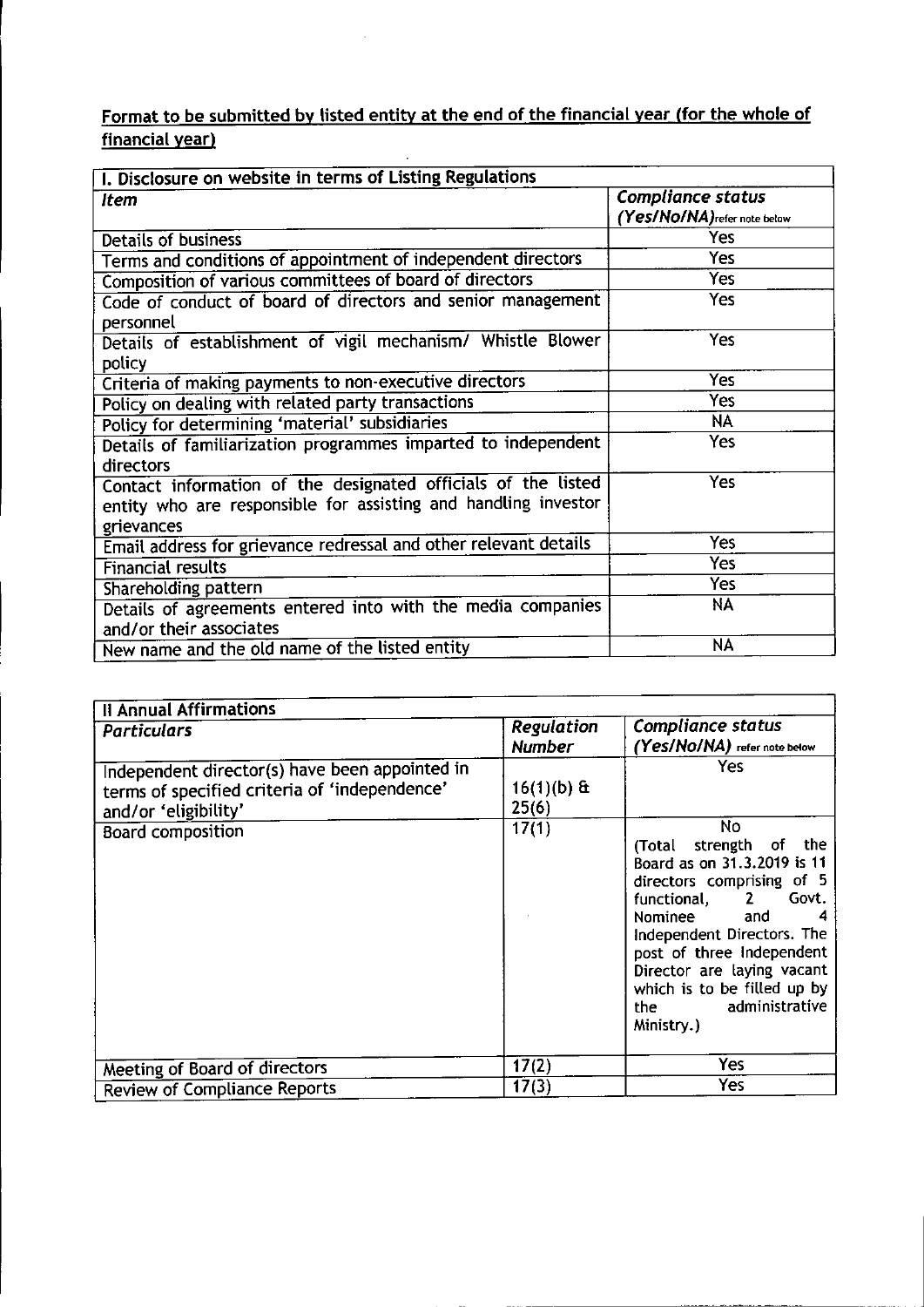| Plans for orderly succession for appointments       | 17(4)              | Yes                    |
|-----------------------------------------------------|--------------------|------------------------|
| <b>Code of Conduct</b>                              | 17(5)              | <b>Yes</b>             |
| Fees/compensation                                   | 17(6)              | Yes                    |
| <b>Minimum Information</b>                          | 17(7)              | <b>Yes</b>             |
| <b>Compliance Certificate</b>                       | 17(8)              | <b>Yes</b>             |
| <b>Risk Assessment &amp; Management</b>             | 17(9)              | Yes                    |
| Performance Evaluation of Independent Directors     | 17(10)             | <b>Yes</b>             |
| <b>Composition of Audit Committee</b>               | 18(1)              | Yes <sup>-</sup>       |
| <b>Meeting of Audit Committee</b>                   | 18(2)              | Yes <sup>-</sup>       |
| Composition of nomination & remuneration            |                    | <b>Yes</b>             |
| committee                                           | $19(1)$ & (2)      |                        |
| <b>Composition of Stakeholder Relationship</b>      |                    | <b>Yes</b>             |
| Committee                                           | $20(1)$ & (2)      |                        |
| Composition and role of risk management             | 21(1), (2), (3),   | <b>NA</b>              |
| committee                                           | (4)                |                        |
| <b>Vigil Mechanism</b>                              | $\overline{22}$    | $\overline{Yes}$       |
|                                                     | 23(1), (5), (6),   | Yes                    |
| Policy for related party Transaction                | (7) <b>8</b> (8)   |                        |
| Prior or Omnibus approval of Audit Committee for    |                    | <b>NA</b>              |
| all related party transactions                      | 23(2), (3)         |                        |
| Approval for material related party transactions    | $\overline{23(4)}$ | <b>NA</b>              |
| Composition of Board of Directors of unlisted       |                    | $\overline{\text{NA}}$ |
| material Subsidiary                                 | 24(1)              |                        |
| Other Corporate Governance requirements with        | 24(2), (3), (4),   | $\overline{Yes}$       |
| respect to subsidiary of listed entity              | $(5)$ & $(6)$      |                        |
| Maximum Directorship & Tenure                       | $25(1) \& (2)$     | Yes                    |
| Meeting of independent directors                    | $25(3)$ & (4)      | <b>Yes</b>             |
| Familiarization of independent directors            | 25(7)              | Yes <sup>-</sup>       |
| <b>Memberships in Committees</b>                    | 26(1)              | Yes <sup>-</sup>       |
| Affirmation with compliance to code of conduct      |                    |                        |
| from members of Board of Directors and Senior       | 26(3)              | <b>Yes</b>             |
| management personnel                                |                    |                        |
| Disclosure of Shareholding by Non-Executive         | 26(4)              | Yes                    |
| <b>Directors</b>                                    |                    |                        |
| Policy with respect to Obligations of directors and |                    |                        |
| senior management                                   | $26(2)$ & $26(5)$  | Yes                    |
|                                                     |                    |                        |

*Note*

l,

- 1. In the column "Compliance Status", compliance or non-compliance may be indicated by Yes/No/N.A. For example, if the Board has been composed in accordance with the requirements of Listing Regulations, "Yes" may be indicated. Similarly, in case the Listed Entity has no related party transactions, the words "N.A." may be indicated.
- 2. If status is "No" details of non-compliance may be given here.
- 3. If the Listed Entity would like to provide any other information the same may be indicated here.